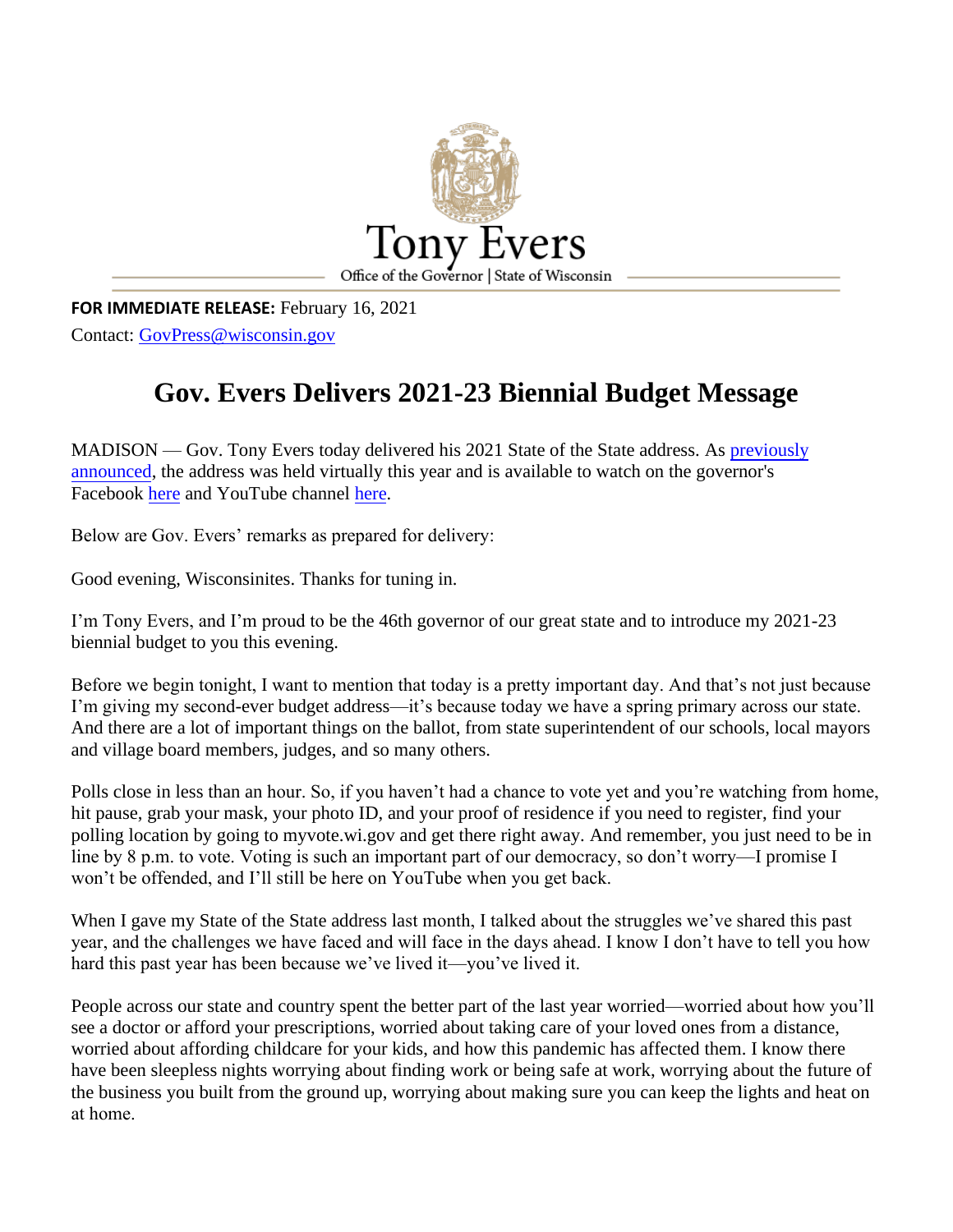So, as you're watching tonight filled with a year's worth of worry, I know you're also wondering whether we will claw out of this crisis, where we can go from here, how we get back on track, and what's next.

Well, tonight, Wisconsin, I want to tell you this: it's going to be ok. We are going to be ok.

As both a state and a country, we find ourselves with a decision to make—when this pandemic is over, we could go back to the way things always were and always have been, or we can take this moment to demand the future we dream.

We could ignore the problems this pandemic brought to the forefront, or we can face them and fix them, together.

We could make excuses for the last decade of decision-makers who cut corners, or we can commit right now to start putting people first.

Well, Wisconsin, we aren't going to retrace our steps back to the way things were.

We aren't going to follow the map back to where we started when this pandemic began.

After all we've been through, we aren't going to apologize for wanting more for each other—for our neighbors, for our kids, our parents and grandparents, and our state's future.

So, I want to tell you something tonight and I need you to really hear me—don't let anyone tell you we can't afford to make healthcare more accessible while saving your hard-earned tax dollars. Don't let anyone tell you we can't afford to fully fund our public schools while cutting taxes at the same time. Don't let anyone tell you we can't afford to support our farmers, our rural communities, and our small businesses while protecting our natural resources and investing in new, clean jobs. Don't let anyone tell you we can't spend within our means while still supporting Wisconsinites who need help to recover.

Because they're wrong. We can. I've got a blueprint that will do just that and make sure we bounce back and better than before.

But I didn't sit in a room and write it all by myself—I'm not about to make decisions about you, without you. So, just like we did two years ago, we went directly to folks from across our state to ask for your help putting together our Badger Bounceback agenda that I'm excited to share here tonight.

Take a look.

## *[video interlude]*

Now with all of the bad news out there, there is some good news. Our Badger Bounceback agenda has bold solutions to address the urgent crisis we face. And the good news is the Badger Bounceback is possible because we made critical decisions to get our state in the best position to be able to help folks recover and put this pandemic behind us.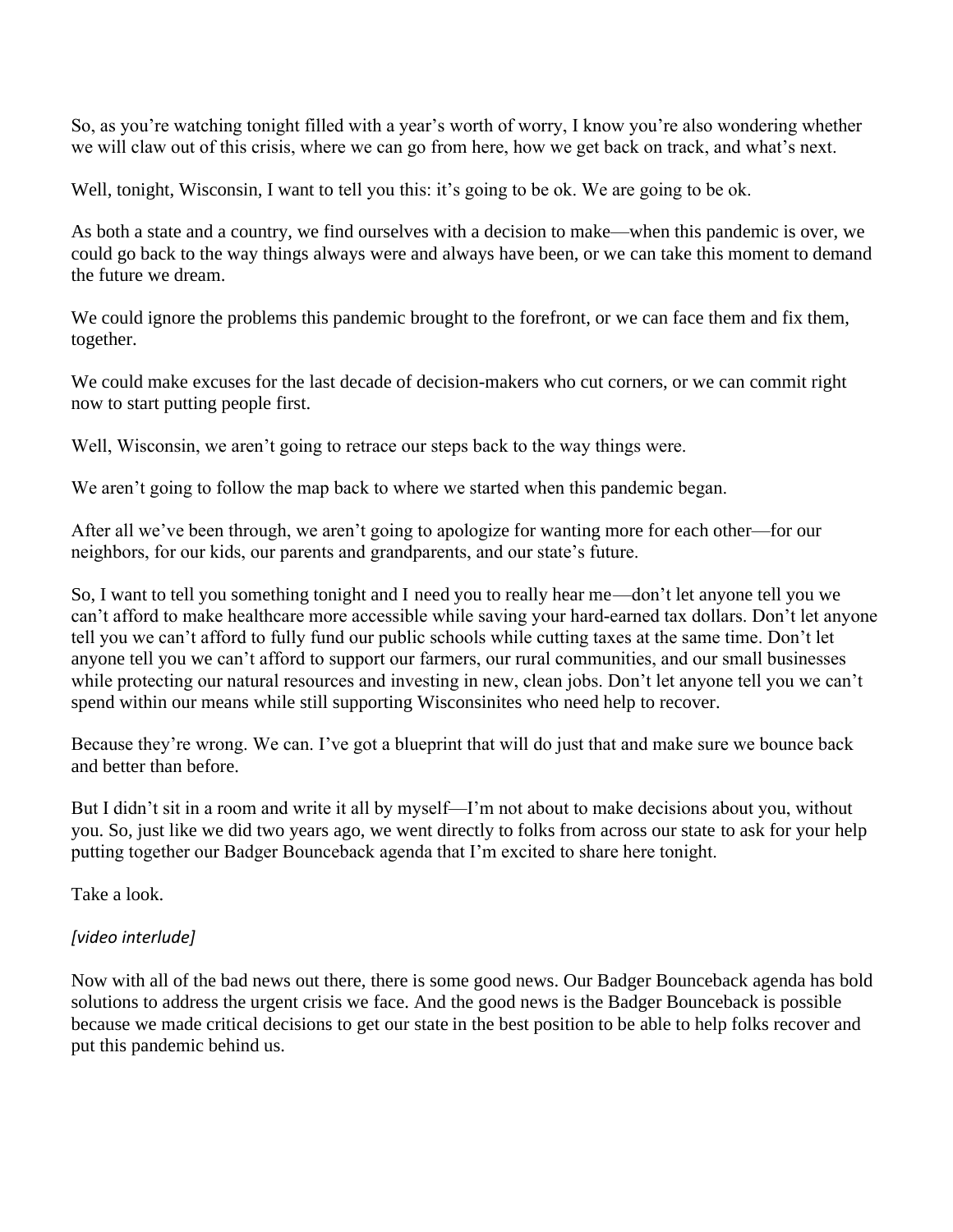Just before our last budget was signed, we decided to take the unprecedented step of making a payment on our state's debt. We paid off \$56 million early that helped save Wisconsin taxpayers an estimated nearly \$70 million in future debt service payments. And in response to this pandemic, just as so many have had to make sacrifices this past year, I asked our state agencies to make sacrifices, too. At my direction, they found hundreds of millions in cost savings over two fiscal years to make sure we had resources available to respond to this pandemic and invest in our economic recovery.

We've made some tough choices these past few months. But because of the financial position our state is in, this week we were able to announce part of our Badger Bounceback agenda will include significant investments in economic recovery for small businesses across our state. I was proud that more than \$370 million of our CARES funds went to supporting Wisconsin businesses, including nearly 53,000 of our small businesses, more than 15,000 farms, and our lodging, hospitality, and tourism industries. But we also know we have a long road ahead of us and our Main Street businesses need help now.

That's why we're going to make unprecedented investments in the Wisconsin Economic Development Corporation to be able to help support our small businesses and economic development. Our Badger Bounceback agenda makes a larger state investment into the WEDC than the last three budgets combined. We're going to put \$200 million into helping small businesses affected by the pandemic, including helping them retain and rehire the jobs they've lost. And we know that if we want to come out on the other side of this pandemic stronger than ever, we need to commit to investing in innovation and economic growth, too. That's why we're also going to invest \$100 million into a venture capital program to jumpstart innovation and startups in Wisconsin.

But as I've said all along, if we're going to get serious about economic development in our state, then we have to connect the dots. And you've heard me say that a lot—connect the dots. It means recognizing how every issue our state is facing affects all of the others. We have to understand how having good roads and transportation affects small businesses and farmers getting their product from Point A to Point B. We have to understand how lack of access to affordable housing affects kids in the classroom. We have to understand how lead pollution and poor water quality affects our healthcare system. We have to connect those dots between these issues to make sure we can recover from this crisis. And that's why, in the coming days, the WEDC will also be announcing our administration's vision for economic development to make sure we can bounce back with an economy that works for everyone.

But that's just part of our Badger Bounceback agenda.

Because it begins, as it always does for me, by doing what's best for our kids. It starts with education.

## *[video interlude]*

If we're going to bounce back from this pandemic, then we have to start by making sure our kids are better off than when we started this pandemic. Every kid in our state should have access to high-quality, public education. Period. But it has to start early—we know the first few years of our kids' lives help define their future. And for many Wisconsin families, quality childcare is something that isn't available or affordable.

That's why last week I announced that my budget will invest \$140 million to support our kids and our families—to address quality, access, and equity in our early education and childcare system for our kids, all while supporting the folks who care for them.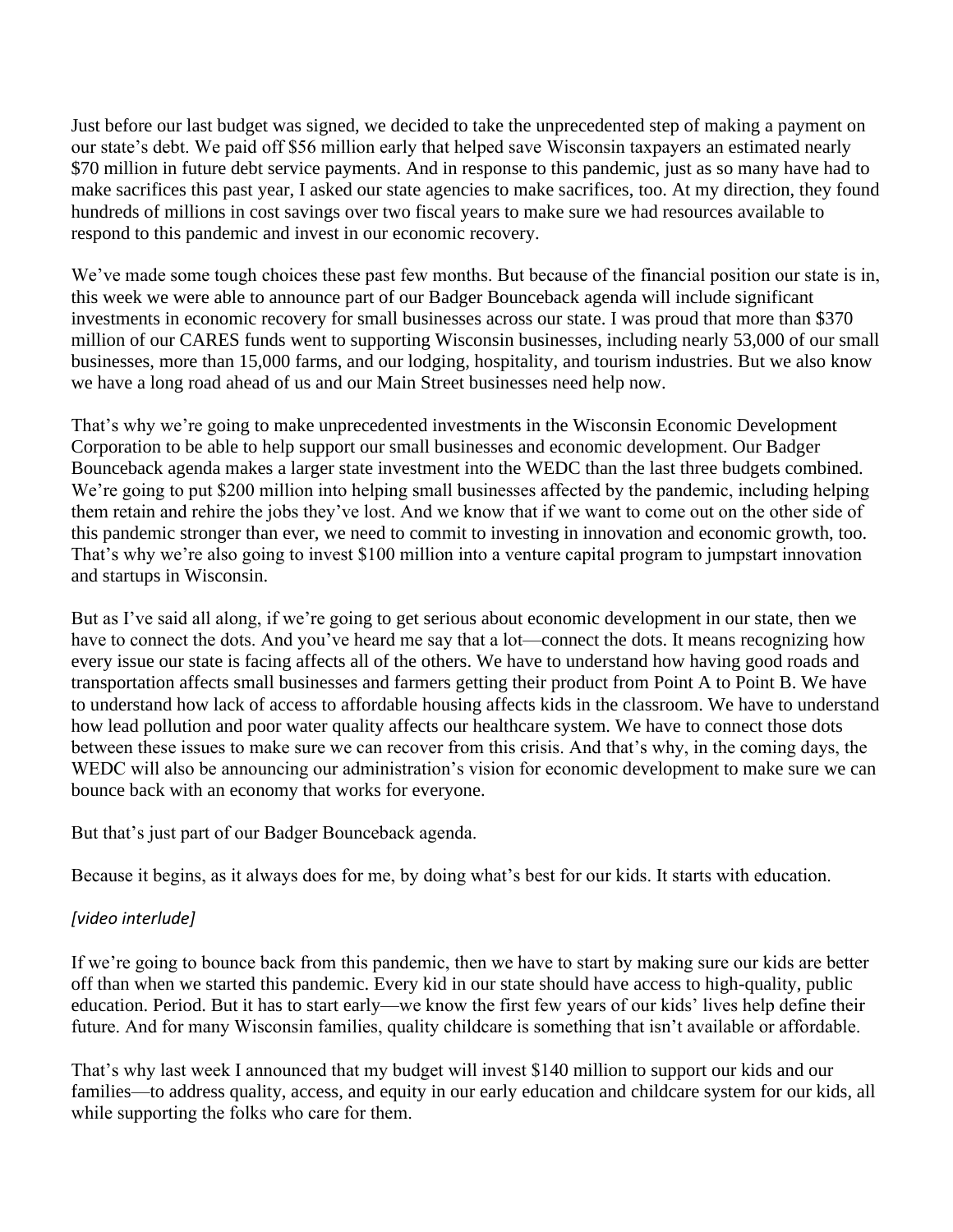And those investments can't stop when our kids grow up and head off to kindergarten.

So, for the second budget in a row, our Badger Bounceback agenda proposes that this state delivers on its commitment to two-thirds funding for our schools. Look, Republicans and Democrats agree on this issue, including two years ago when two-thirds funding was backed by a Republican-led, bipartisan commission. It should've been passed in our last budget or in the special session of the Legislature I called last year. Unfortunately, the Legislature couldn't get it done in either case. Well, here's the bottom line: if members of the Legislature are going to make promises on this, then they sure ought to keep them. Let's stop talking about it and just get it done.

And two-thirds funding isn't the only place we've seen public education investments sidelined by politics despite having broad public support—the same goes for special education. I was proud my last budget provided \$95 million more for special education funding—it was the first increase in more than a decade. And that was a big step forward, but the fact of the matter is, after a decade of failing to provide more funding, we still have a lot more to get where we need to go. That's why this budget proposes trying to help close that gap with a more than \$709 million investment in special education aid.

And, finally, we're also going to invest in supporting our rural schools by fully funding sparsity aid with a \$20 million investment. The reality is that our public schools from Kickapoo to Cashton have been doing much more with far less for far too long, and these investments will not only enhance direct support to some of our most vulnerable students, but provide schools with the budget flexibility to fund things like mental health services, keeping buses running, technology, and other critical needs.

And our work can't stop when our kids finish high school—our higher education institutions have always been an economic driver for our state, and we need to double down if we're going to bounce back.

Our universities and technical colleges systems have a proud and proven history of not only preparing students to enter the workforce, but of generating billions of dollars of economic activity statewide and bringing thousands of jobs to communities all across our state. It's a direct pipeline to the skills, innovation and research, and creativity that will help our families, communities, and our state bounce back, and it's an investment that will pay dividends for our future.

So, we're going to build on the success of our state's technical colleges for the more than 280,000 students they serve and employers who count on them for Wisconsin's highly skilled workforce by providing an additional \$36 million investment over the next two years.

But we also have to make sure higher education is something that's accessible, affordable, and therefore attainable to all those who choose to pursue it.

So, we're going to keep the tuition freeze for our System campuses. And we're also going to expand Bucky's Tuition Promise to all UW System campuses statewide ensuring students from low-income households can get a 4-year education at no cost to them or their families.

And while we're going to freeze tuition, we're also going to fund that freeze and invest \$190 million into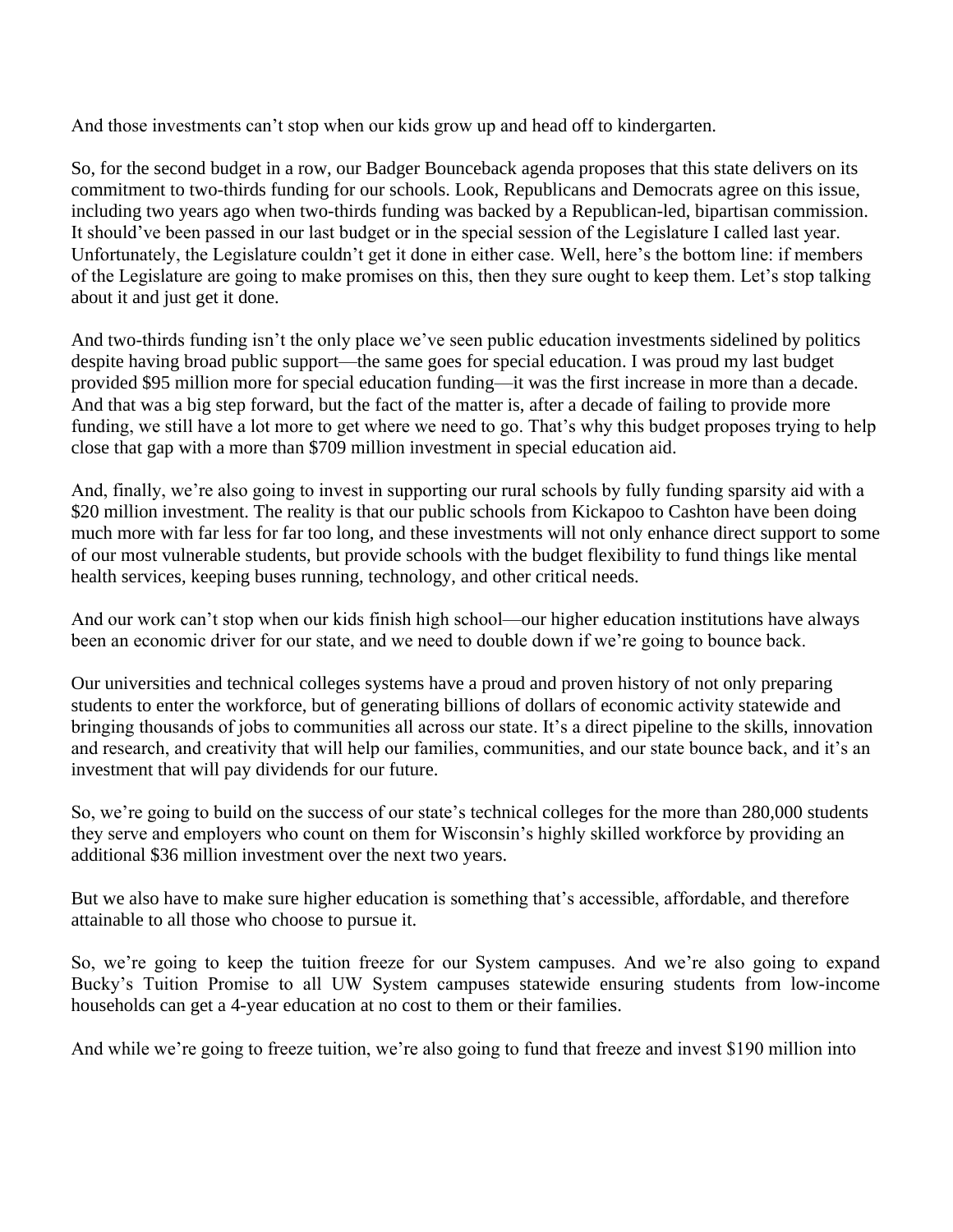the UW System over the next two years. So at the end of this biennium when all is said and done, the state will again be investing more GPR dollars annually in the UW System than the Department of Corrections.

And that's important, because we can't keep doing things the way we've always done them if we want to bounce back and better than we were before this pandemic hit. That's why our Badger Bounceback agenda is about investing in people, not prisons.

## *[video interlude]*

We know our justice system has put a strain on our state. We've failed to adequately fund alternatives to incarceration, especially for folks who need mental health services or substance abuse treatment. Our prisons have been overcrowded, which costs more of your tax dollars in the long run. And we haven't given folks enough resources or tools to be safe and successful when they re-enter our communities from education to affordable housing to workforce training. And perhaps most importantly, we have yet to address the disproportionate impact the last more than two decades of laws have had on our communities of color.

It's time to face the facts: we have got to change.

If we're going to bounce back from this pandemic, we have to get our priorities straight. We can't keep throwing your taxpayer dollars into a system that doesn't help our state or our people thrive—it's holding us back. And here's the deal, you know I'm a big believer in science. We can keep our communities safe by holding violent offenders accountable, save money, and reform our justice system all at the same time. Because in the 21st Century, we can use science and evidence to help us make better decisions.

And it starts with our kids.

It's been years since 2017 Wisconsin Act 185 was passed and the Legislature made promises to close Lincoln Hills and Copper Lake—many of those changes and promises have yet to be realized due to legislative inaction. By focusing only on physical buildings and not on holistic change throughout the system, Act 185 was always going to fall short. That's why in this budget, I am going to propose that we truly overhaul our juvenile justice system by focusing on best practices and a community-based approach to facilities.

We're once again proposing that our juvenile justice system treat youth under 18, with some limited exceptions, as kids, not adults. We are one of the only states in the nation that has not made this evidencebased change in ensuring that youth are treated as youth, and that needs to change now.

And right now, there's no foundational training for how to interact with and engage justice-involved kids. So, we're going to make sure that across our state, youth justice agencies have the training they need to help our kids be successful from understanding adolescent brain development to best practices on engaging kids to evidence-based practices for delinquency to understanding the unique needs of girls and LGBTQ youth.

We're also going to invest nearly \$9 million in a pilot program to start increasing services in our communities so kids who are at moderate or high risk can get intensive, evidence-based treatment closer to home. Because we know that we should be providing kids and families with as much support as we can to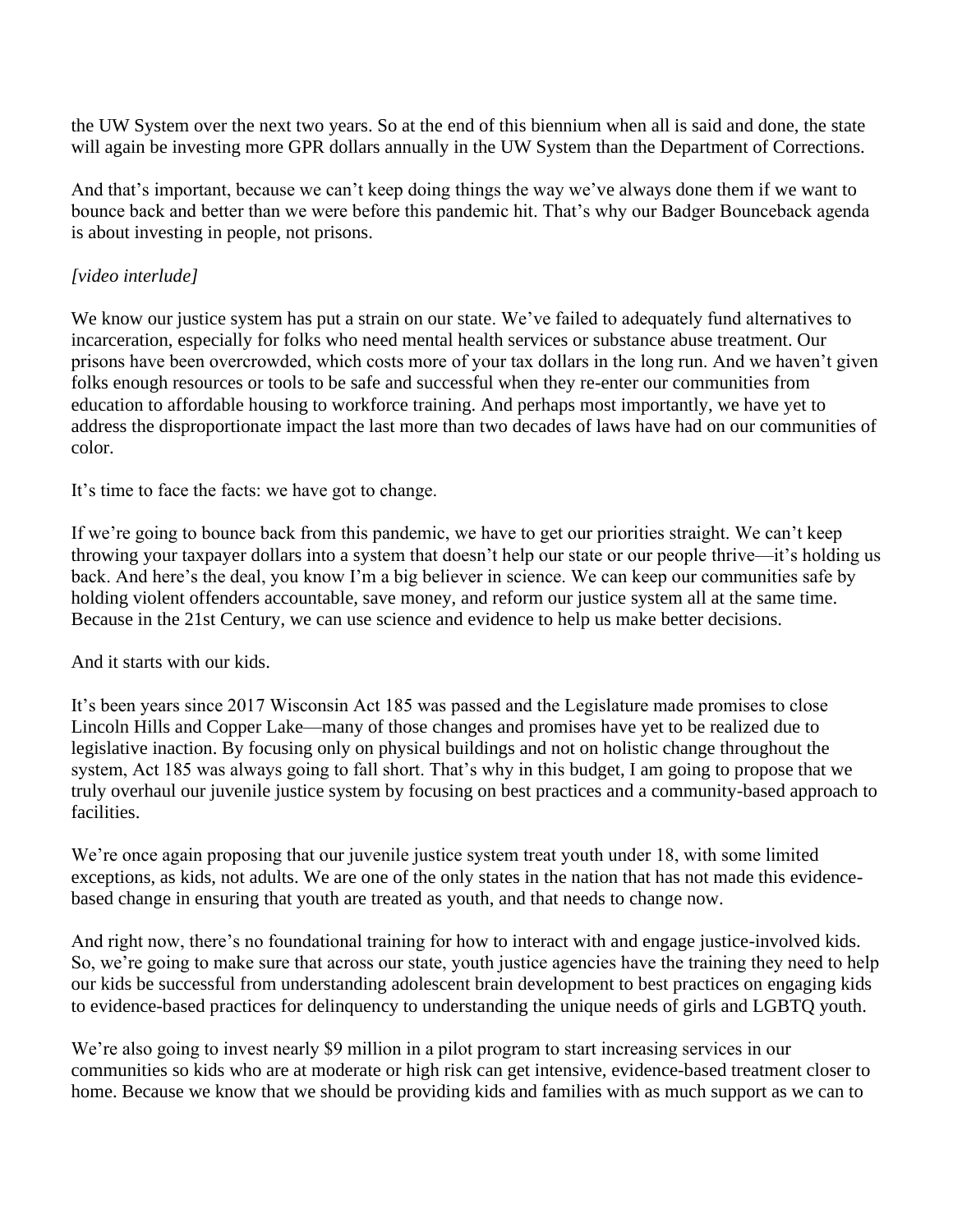get on the right track and prioritizing investments in rehabilitation and treatment for our kids.

That's why we are also going to change the way we sentence our youth, to require that courts truly consider the youth's risk, treatment needs, and the severity of the offense. Our justice system should be about both accountability but also about the opportunity for treatment and rehabilitation. And any meaningful reform of the juvenile justice system must include this approach.

Finally, we're going to again propose to close Lincoln Hills and Copper Lake so that we get our kids closer to home as soon as we safely and responsibly can. And we're going to do it by eliminating Act 185's outdated two-tier correctional system and creating smaller, community-based facilities across our state and make sure that our kids get the same evidence-based treatment and behavioral support no matter what part of the state they're from.

And when it comes to our adult justice system, we have work to do there, too. We can save more tax dollars in the long run by investing in treatment and alternatives to incarceration. A study conducted by the Wisconsin Department of Justice found that by investing in state treatment and diversion, for every single dollar we invest in diversion programs, we save more than \$8 in return.

Expanding access to treatment and diversion isn't just the right thing to do for people, it's the right thing to do for our pocketbooks, too. That's why in our last budget, we increased the funding for the Treatment Alternatives and Diversion programs to the highest funding level ever. And we're going to double down on this investment in this budget by providing an additional \$15 million to expand this program.

A decade-long study on "Race and Prison Sentencing in Wisconsin" found that, compared to their white counterparts, individuals convicted of felonies in Wisconsin, Black men are 28% more likely to end up in prison. Hispanic men were 19% more likely. Native American men are 34% more likely to end up in prison. The last wholesale rewrite of Wisconsin's criminal code hasn't happened in more than a decade. So, we're going to start by having a Sentencing Review Council go through every section of our state's criminal code to focus on equity, rehabilitation, and evidence-based sentencing practices that will result in better outcomes and make this system fairer while keeping our communities safe.

We're also going to expand the earned release program to include programs that are evidence-based to reduce recidivism like education, work training, and treatment programs so that when folks re-enter our communities, they have the tools they need to be successful.

Reforming our justice system is long overdue, and it's part of our overall goal to ensure our state bounces back and better than before. But I want to be clear: there's more to equity and justice than corrections and incarceration.

## *[video interlude]*

We cannot ignore the role environmental justice plays in building a state where every family in every zip code can be successful. The climate crisis is taking an undeniable toll on folks across our state. Every Wisconsinite—whether they live in the Driftless, the Central Sands, or the Northwoods, or in the heart of our urban areas—has experienced the effects of climate change. And communities of color, low-income Wisconsinites, and our farmers have been among those most disproportionately affected.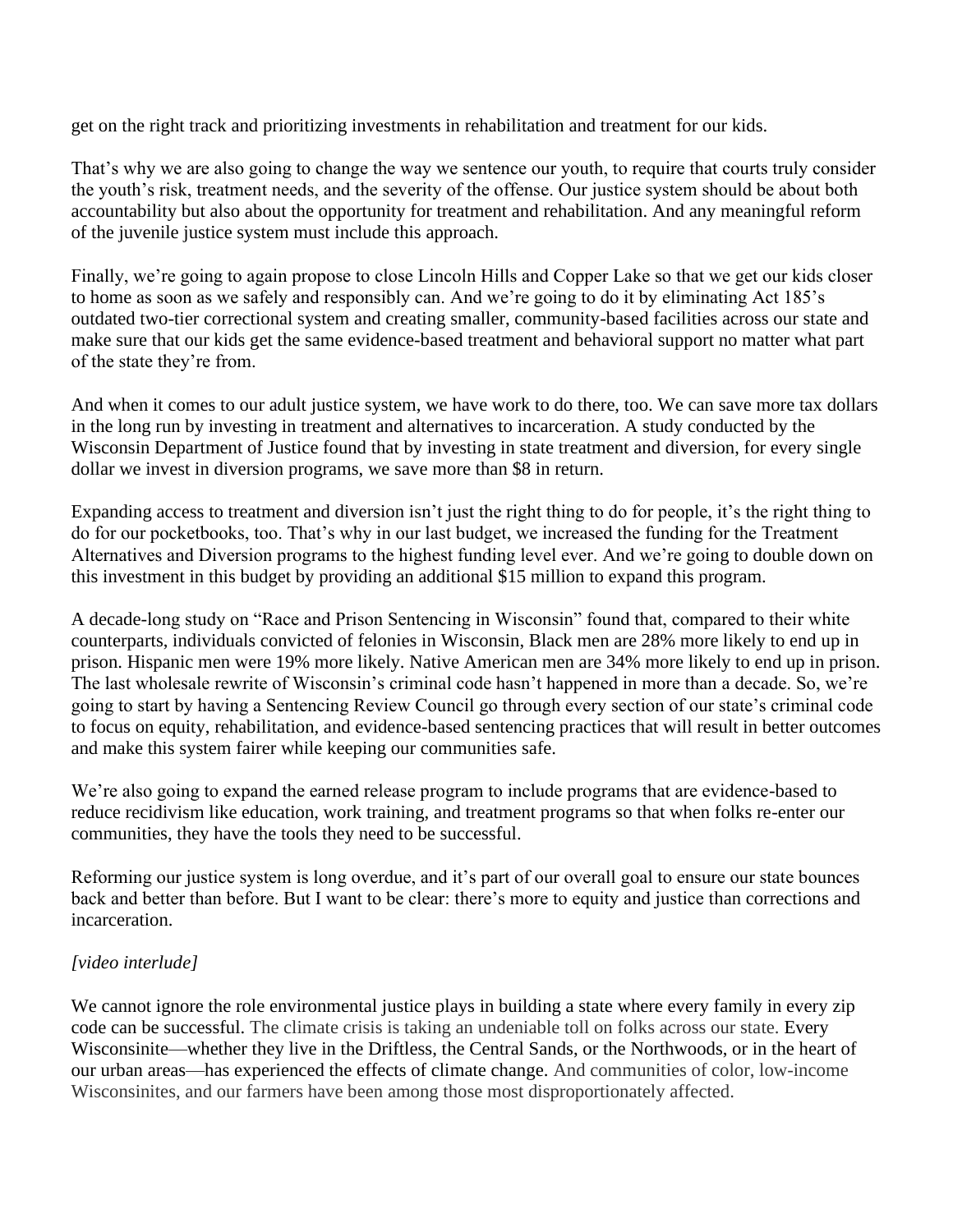At the crux of recovering from this pandemic and bouncing back is our willingness to stop pretending the problems we face don't exist. We have to acknowledge our challenges if we're going to have a chance at fixing them.

But I want to be clear: addressing climate change doesn't mean abandoning all of our state's history or our traditions—we aren't, and we won't. Because it is that very history and that very tradition—from the Indigenous people who were the first stewards of the land, to our farmers who've been the backbone of our state for generations, to our outdoor recreation economy—that demand we embrace a future where we don't have to choose between mitigating climate change and protecting our environment and good-paying jobs and economic development. And we're ready for bold and urgent solutions that will stop treating these goals as mutually exclusive—we can and will do both.

Over the last few years, increased flooding caused in large part by climate change, has cost Wisconsin communities, businesses, farmers, and families millions of dollars. But we know that for every dollar invested in flood prevention, we can save in costs down the road.

That's why our Badger Bounceback agenda proposes a \$30 million investment in proactively floodproofing, ensuring public safety, and reducing the risk of catastrophic flood damage. This will also help municipalities address at-risk properties and infrastructure with programs that help build adaptable roads and infrastructure, restore wetlands to prevent catastrophic flooding, and support farmers, families, and small business owners when they lose their crops or their properties are damaged. And we're going to get to work helping our shoreline communities by creating the Great Lakes Erosion Control Revolving Loan Program—this will help support communities across our state that are experiencing record or nearrecord lake levels and dangerous shore erosion.

We also know our small and family farms are some of our most ardent supporters of protecting our land and our water. We're ready to be good partners to our farmers who will play a critical role in our work to build a more sustainable future. That's why we are investing in farming innovation so that our small and family farms can lead the way on transitioning to more sustainable best practices in addressing local watershed issues, runoff, and reducing water contamination.

Our Badger Bounceback also builds on the work of the Task Force on Climate Change—led by Lieutenant Governor Barnes—which included a diverse, bipartisan coalition of farmers, environmental advocates, Indigenous leaders, utility companies, and businesses. Thanks to Lieutenant Governor Barnes for all his good work on this issue.

We made a commitment to make Wisconsin 100 percent carbon-free by 2050, and we're going to keep it. Our utility partners have made great strides this year toward reducing emissions, but we still have a long way to go to our 100 percent goal. It is critical that we take necessary and immediate steps to address energy production and efficiency.

So, we're going to double the required utility company contribution to the Focus on Energy Program, which will allow us to generate an additional \$100 million to help make our homes, our schools, and our businesses more efficient. We're also creating a new \$20 million energy efficient grant program for our schools, so that they can update aging infrastructure and reduce energy usage.